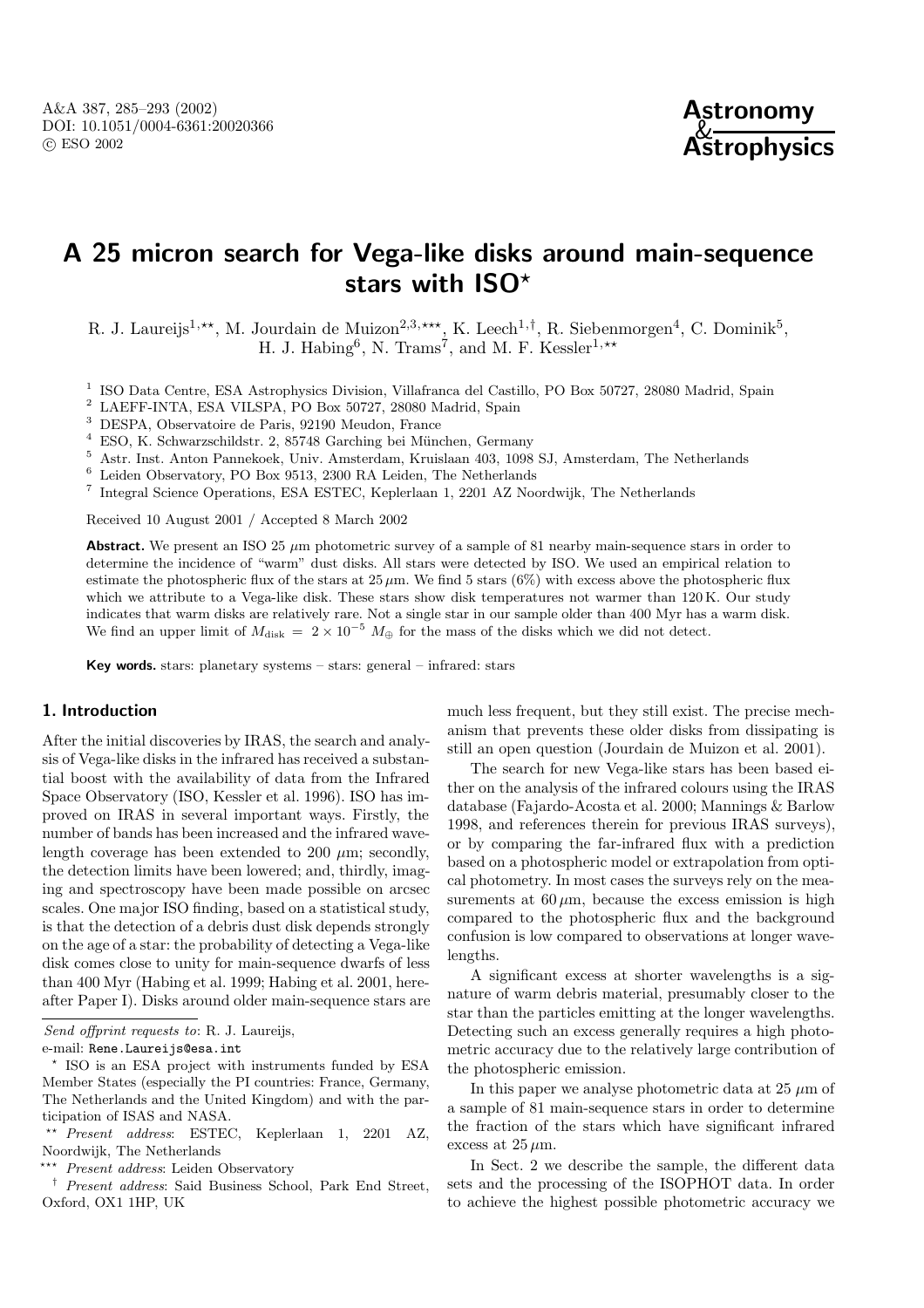merged the ISO and IRAS data taking into account the systematic differences in calibration between the two data sets. The merging of the data sets and the extraction of the stars with  $25 \mu m$  excess are described in Sect. 3. The results are analysed in Sect. 4. In Sect. 5 we discuss the properties of the excess stars. The conclusions are stated in Sect. 6.

# **2. Observations and data processing**

# 2.1. Presentation of the sample

For a full description and discussion of the sample we refer to Paper I; here we briefly describe the properties of the  $25 \mu m$  sample. The stars were selected on the following selection criteria: (1) all stars are within 25 pc of the Sun; (2) a spectral type later than B9 but earlier than M, and only dwarfs of type IV–V or V;  $(3)$  a predicted photospheric flux at  $60 \mu m$  of at least 30 mJy; (4) no (optical) binaries within the aperture; (5) no known variables.

The third selection criterion implies that the minimum photospheric flux at 25  $\mu$ m is of the order of 90 mJy. During the mission, some stars were added but these have not biased the statistics (cf. Paper I, Sect. 5.4).

In Table 1 we have listed the properties of the stars of the sample observed at  $25 \mu m$ . Columns 1 to 3 describe the catalogue names of the stars, including the ISO observation identifier. Columns 4 to 6 list the optical stellar parameters from the Hipparcos Catalogue (Perryman et al. 1997), the spectral types in Col. 6 come from the machine-readable version of the Hipparcos Catalogue. Column 7 gives the age of the star from Lachaume et al. (1999). Columns 8 and 9 give the predicted flux density from Eq. (1) (below) and IRAS flux density, respectively. Columns 10 and 11 list flux density plus uncertainty obtained from the ISO data. Columns 12 and 13 give the adopted flux density plus uncertainty as described in Sect. 3.1. Finally, Col. 14 lists possible flags - "E" indicating a significant excess, and "N" indicating that the star was not included in the  $60 \mu m$  list of Paper I due to instrumental reasons and visibility constraints during the ISO mission.

# 2.2. IRAS data

The IRAS data were obtained from the IRAS faint source catalog (IFSC, Moshir et al. 1989). When no IFSC data are available we have taken data from the IRAS point source catalog.

#### 2.3. Predicted photospheric fluxes

In order to decide whether a star has any excess emission at  $25 \mu m$  we have used the relation derived by Plets (1997):

$$
V - [25] = -0.03 + 2.99 (B - V) - 1.06 (B - V)^{2}
$$
  
+ 0.47 (B - V)<sup>3</sup>, (1)

which is based on the analysis of photometric data obtained in the optical and with IRAS of a very large sample of stars. The relation is valid for  $B - V$  as high as 1.6 mag. However, investigation of the  $V - [25]$  versus  $B - V$  diagrams by Mathioudakis & Doyle (1993) showed that K dwarfs may have higher infrared fluxes than predicted by Eq. (1) in case  $B - V > 1.2$  mag. We will take these findings into consideration when assessing stars with significant infrared excess.

Equation (1) is tied to the IRAS calibration. We adopted a flux density of 6.73 Jy for  $[25] = 0$  mag, this value is consistent with the IRAS photometric calibration (IRAS Explanatory Supplement).

For the analysis of likely excess stars we needed to estimate the photospheric flux at 12  $\mu$ m. We used the relationship similar to Eq. (1) derived by Waters et al. (1987). The photospheric flux densities in the far-infrared  $(\lambda > 60 \,\mu\text{m})$  were estimated by assuming that for a given star the magnitude longward of 60  $\mu$ m is identical to the 60  $\mu$ m magnitude as given in Paper I.

The values of V and  $B - V$  were taken from the Hipparcos Catalogue (Perryman et al. 1997). At the low flux end with  $F_{\nu}(25 \,\mu\text{m}) < 300 \text{ mJy}$ , an uncertainty of  $m_V = 0.01$  corresponds to about 2 mJy and  $B - V = 0.01$ corresponds to about 5 mJy. Consequently, the statistical uncertainty in the "predicted" flux density according to Eq.  $(1)$  is estimated to be of the order of  $2-3\%$ .

# 2.4. ISO data processing

The ISOPHOT data at 25  $\mu$ m (Lemke et al. 1996) were collected throughout the ISO mission (Leech & Pollock 2000) with observation template AOT PHT03 in triangular chopped mode (Klaas et al. 1994). The chopper throw was  $60''$  and the aperture used was  $52''$ . The on-target exposure time was 128 s and an equal amount of time was spent on the two background positions.

The data were processed using ISOPHOT interactive analysis PIA Version 8.1 (Gabriel et al. 1997). All standard signal corrections were applied. A generic chopper pattern of two plateaux of 4 "source plus background" and 4 "background" signals were derived. For the signal difference we have taken the average of the last two signals of each plateau. The signals were converted to flux densities under the assumption that the responsivity of the detector has the same value at the beginning of each ISO revolution, and changes with orbital phase due to ionising radiation according to an empirical function tabulated in the "Cal G" table PPRESP (Laureijs et al. 2001).

To check the ISO results we have correlated the ISO fluxes with the predicted fluxes and found a tight correlation. However, the correlation is not along the line of unit slope but along a power law where the high fluxes  $(F_{\nu} > 1$  Jy) are systematically underestimated and the lower fluxes  $(F_{\nu} < 300 \text{ mJy})$  are systematically overestimated with respect to the model predictions, see Fig. 1.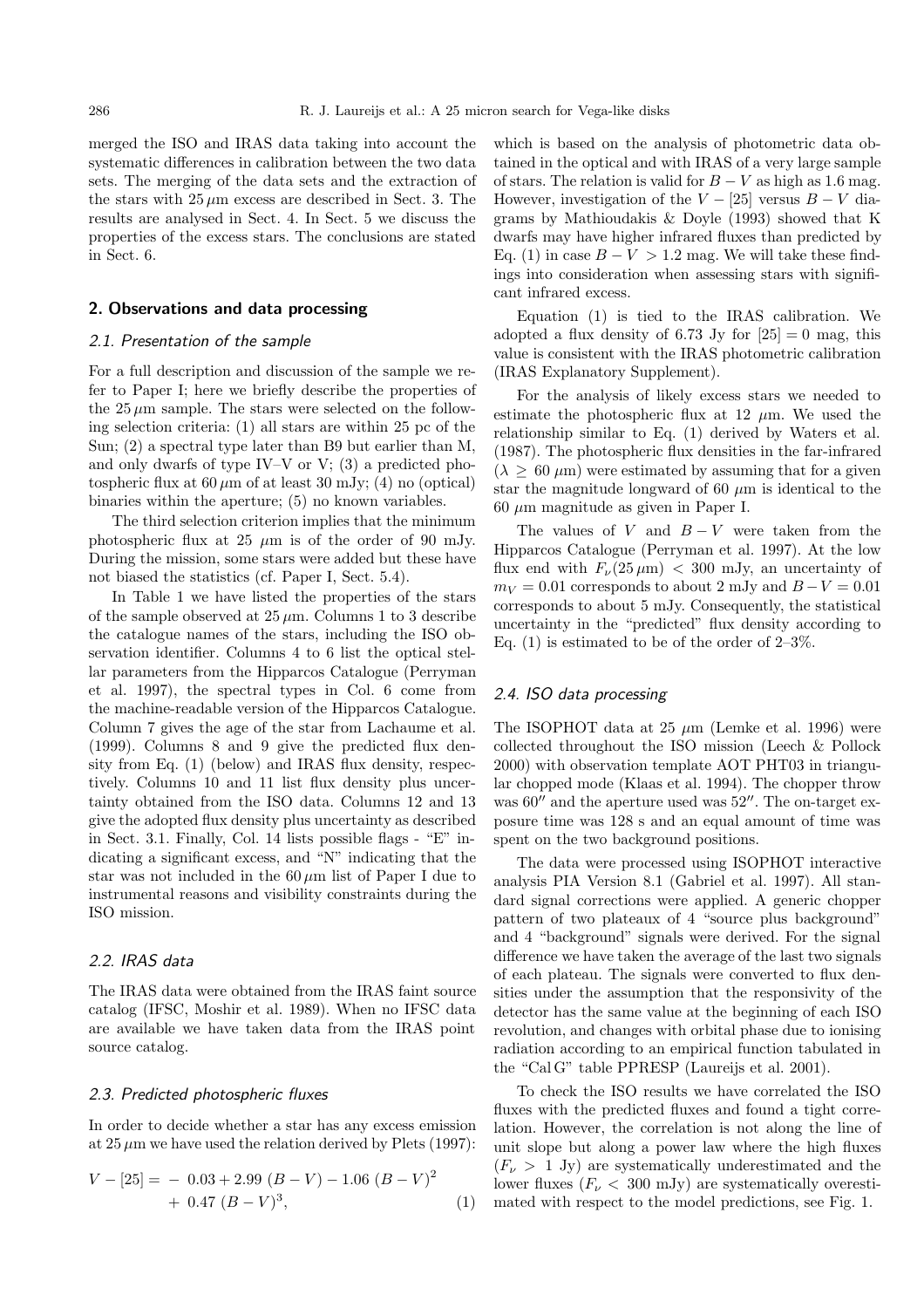**Table 1.** The stars of the sample at 25  $\mu$ m.

| HD    | HIP   | ISO_id   | $\boldsymbol{V}$ | $B-V$      | Spect.              | age        | $F_{\nu}^{\rm pred}$ | $F_{\nu}^{\mathrm{IRAS}}$ | $F_{\nu}^{\mathrm{ISO}}$ | $\Delta F_{\nu}^{\mathrm{ISO}}$ | $F_{\nu}^{\rm ad}$ | $\Delta F_{\nu}^{\rm ad}$ | <b>Excess</b>      |
|-------|-------|----------|------------------|------------|---------------------|------------|----------------------|---------------------------|--------------------------|---------------------------------|--------------------|---------------------------|--------------------|
| (1)   | (2)   | (3)      | mag<br>(4)       | mag<br>(5) | (6)                 | Gyr<br>(7) | Jy<br>(8)            | Jy<br>(9)                 | Jy<br>(10)               | Jy<br>(11)                      | Jy<br>(12)         | Jy<br>(13)                | Flag<br>(14)       |
| 693   | 910   | 37500901 | 4.89             | 0.487      | F <sub>5</sub> V    | 5.13       | 0.231                | 0.174                     | 0.254                    | 0.013                           | 0.214              | 0.040                     |                    |
| 1581  | 1599  | 85900104 | 4.23             | 0.576      | F9V                 | 6.46       | 0.511                | 0.496                     | 0.491                    | $0.011\,$                       | 0.494              | 0.008                     |                    |
| 4628  | 3765  | 39502507 | 5.74             | 0.890      | $\rm K2V$           | 7.94       | 0.241                |                           | 0.209                    | 0.016                           | 0.209              | 0.016                     |                    |
| 4813  | 3909  | 38701510 | 5.17             | 0.514      | F7IV-V              | 1.38       | 0.189                | 0.221                     | 0.220                    | 0.030                           | 0.220              | 0.021                     |                    |
| 7570  | 5862  | 38603613 | 4.97             | 0.571      | F8V                 | $3.16\,$   | 0.256                | 0.246                     | 0.232                    | 0.029                           | 0.239              | 0.020                     |                    |
| 9826  | 7513  | 42301519 | 4.10             | 0.536      | F8V                 | 2.88       | 0.530                | 0.519                     | $\,0.532\,$              | 0.021                           | $0.526\,$          | 0.015                     |                    |
| 10700 | 8102  | 39301216 | 3.49             | 0.727      | G8V                 | 7.24       | 1.373                | 1.542                     | 1.096                    | $\,0.023\,$                     | 1.319              | 0.223                     |                    |
| 10780 | 8362  | 45701319 | 5.63             | 0.804      | K <sub>0</sub> V    | 2.82       | 0.223                | 0.149                     | 0.176                    | 0.003                           | 0.163              | 0.013                     |                    |
| 12311 | 9236  | 17902322 | 2.86             | 0.290      | F0V                 | 0.81       | 0.972                | 0.999                     | 1.108                    | 0.048                           | $1.053\,$          | 0.055                     |                    |
| 13445 | 10138 | 81301125 | 6.12             | 0.812      | $\rm K0V$           | 5.37       | 0.145                | $0.131\,$                 | 0.161                    | $\,0.032\,$                     | 0.146              | 0.022                     |                    |
| 13709 | 10320 | 40101128 | 5.27             | $-0.01$    | A0V                 | 0.34       | 0.049                | 0.112                     | 0.076                    | 0.026                           | 0.094              | 0.018                     | Ν                  |
| 14412 | 10798 | 40101731 | 6.33             | 0.724      | ${\rm G8V}$         | 7.24       | 0.100                | 0.107                     | 0.151                    | 0.016                           | 0.129              | 0.022                     |                    |
| 14802 | 11072 | 40301534 | $5.19\,$         | 0.608      | G2V                 | 5.37       | 0.225                | 0.244                     | 0.266                    | 0.039                           | 0.255              | 0.028                     |                    |
| 15008 | 11001 | 15700537 | 4.08             | 0.034      | $\rm A3V$           | 0.45       | 0.168                | 0.174                     | 0.138                    | $0.001\,$                       | 0.156              | 0.018                     |                    |
| 17051 | 12653 | 41102840 | 5.40             | 0.561      | G3IV                | 3.09       | 0.169                | 0.163                     | 0.223                    | 0.048                           | 0.193              | 0.034                     |                    |
| 17925 | 13402 | 28302143 | 6.05             | 0.862      | K1V                 | 0.08       | 0.171                | 0.189                     | 0.202                    | 0.023                           | 0.196              | 0.016                     |                    |
| 19373 | 14632 | 81001846 | 4.05             | 0.595      | G0V                 | 3.39       | 0.627                | 0.600                     | 0.674                    | 0.018                           | 0.637              | 0.037                     |                    |
| 20630 | 15457 | 79201552 | 4.84             | 0.681      | G5Vvar              | 0.30       | 0.361                | 0.334                     | 0.433                    | 0.031                           | 0.383              | 0.050                     |                    |
| 20766 | 15330 | 27506149 | 5.53             | 0.641      | G2V                 | 4.79       | 0.176                | $0.202\,$                 | 0.077                    | 0.018                           | 0.139              | 0.063                     |                    |
| 20807 | 15371 | 57801755 | 5.24             | 0.600      | ${\rm G1V}$         | 7.24       | 0.212                | 0.209                     | 0.242                    | 0.017                           | 0.225              | 0.016                     |                    |
| 22001 | 16245 | 69100658 | 4.71             | 0.410      | F5IV-V              | 2.04       | 0.231                | 0.242                     | 0.251                    | 0.012                           | 0.247              | 0.008                     |                    |
| 22484 | 16852 | 79501561 | 4.29             | 0.575      | F9V                 | 5.25       | 0.482                | 0.486                     | 0.536                    | $\,0.036\,$                     | 0.511              | 0.025                     |                    |
| 26965 | 19849 | 84801864 | 4.43             | 0.820      | K1V                 | 7.24       | 0.697                | 0.816                     | 0.711                    | 0.022                           | 0.763              | 0.053                     |                    |
| 30495 | 22263 | 83901667 | 5.49             | 0.632      | G3V                 | 0.21       | 0.179                | 0.160                     | 0.161                    | 0.010                           | 0.160              | 0.007                     |                    |
| 33262 | 23693 | 58900870 | 4.71             | 0.526      | F7V                 | 2.95       | 0.296                | 0.314                     | 0.236                    | 0.020                           | 0.275              | 0.039                     |                    |
| 34411 | 24813 | 83801473 | 4.69             | 0.630      | G0V                 | 6.76       | 0.373                | 0.343                     | 0.269                    | 0.016                           | 0.306              | 0.037                     |                    |
| 37394 | 26779 | 83801976 | 6.21             | 0.840      | $\rm K1V$           | 0.34       | 0.141                | 0.146                     | 0.156                    | 0.006                           | 0.151              | 0.005                     |                    |
| 38392 |       | 70201401 | 6.15             | 0.940      | $\rm K2V$           | 0.87       | 0.183                | 0.153                     | 0.207                    | 0.027                           | 0.180              | 0.027                     |                    |
| 38393 | 27072 | 70201304 | 3.59             | 0.481      | F7V                 | 1.66       | 0.755                | 0.701                     | 0.849                    | 0.031                           | 0.775              | 0.074                     |                    |
| 38678 | 27288 | 69202307 | $3.55\,$         | 0.104      | A <sub>2</sub> Vann | 0.37       | 0.328                | 0.826                     | 0.748                    | 0.040                           | 0.787              | 0.039                     | ${\rm E}$          |
| 39060 | 27321 | 70201079 | 3.85             | 0.171      | A3V                 | 0.28       | 0.294                | 6.294                     | 5.810                    | 0.205                           | $6.052\,$          | 0.242                     | $\mathbf E$        |
| 43834 | 29271 | 19000682 | 5.08             | 0.714      | ${\rm G5V}$         | 7.24       | 0.309                | 0.286                     | 0.334                    | 0.039                           | 0.310              | 0.027                     |                    |
| 48915 | 32349 | 72301710 | $-1.4$           | 0.009      | $\rm{A0m}$          |            | 25.28                | 24.264                    | 20.222                   | 0.625                           | 22.243             | 2.021                     |                    |
| 50281 | 32984 | 71802113 | 6.58             | 1.071      | K3V                 | 2.63       | 0.162                |                           | 0.185                    | 0.029                           | 0.185              | 0.029                     |                    |
| 74576 | 42808 | 15600188 | 6.58             | 0.917      | $\rm K2V$           | 0.81       | 0.117                | 0.284                     | 0.140                    | $0.018\,$                       | 0.212              | 0.072                     | ${\rm N}$          |
| 84737 | 48113 | 14300497 | 5.08             | 0.619      | G2V                 | 5.37       | 0.255                | $\,0.234\,$               | 0.261                    | 0.004                           | 0.247              | $\,0.014\,$               | $\mathbf N$        |
| 88230 | 49908 | 14500801 | 6.60             | 1.326      | K8V                 | 7.59       | 0.285                | 0.418                     | 0.407                    | 0.007                           | 0.412              | 0.005                     | E, N               |
| 90839 | 51459 | 13100204 | 4.82             | 0.541      | ${\rm F8V}$         | 1.18       | 0.276                | 0.279                     | 0.392                    | 0.094                           | 0.335              | 0.067                     | ${\bf N}$          |
| 95128 | 53721 | 18000207 | $5.03\,$         | 0.624      | ${\rm GOV}$         | 6.31       | 0.270                | $0.222\,$                 | 0.236                    | 0.023                           | 0.229              | 0.016                     | ${\rm N}$          |
| 97603 | 54872 | 16900610 | 2.56             | 0.128      | A4V                 | 0.68       | 0.868                |                           | 0.894                    | 0.021                           | 0.894              | 0.021                     | $\overline{\rm N}$ |
|       |       |          |                  |            |                     |            |                      |                           |                          |                                 |                    |                           |                    |

Assuming that the majority of the stars in our sample have no significant excess emission at  $25 \mu m$  we recalibrated the ISO fluxes to the predicted fluxes so that the correlation between subsamples of the two data sets scatters around the line of unit slope. The method is illustrated in Fig. 1 where the correlations are given between the ISO and IRAS fluxes before and after the correction. A detailed description of the recalibration is given elsewhere (Laureijs & Jourdain de Muizon 2000). It should be stressed that the recalibration systematically changes the fluxes in the ISO sample as a whole and does not affect the relative scatter amoung the individual observations.

Also, the Plets (1997) predictions are based on the IRAS calibration, whereas the ISOPHOT calibration is based on a different photometric system. The recalibration ensures that the fluxes of the ISO observations are consistent with the IRAS calibration.

# **3. Results**

#### 3.1. Extraction of 25  $\mu$ m excess stars

The predicted, IRAS, and recalibrated ISO fluxes are listed in Table 1. The IRAS and ISO fluxes have been colour corrected assuming a stellar photosphere, the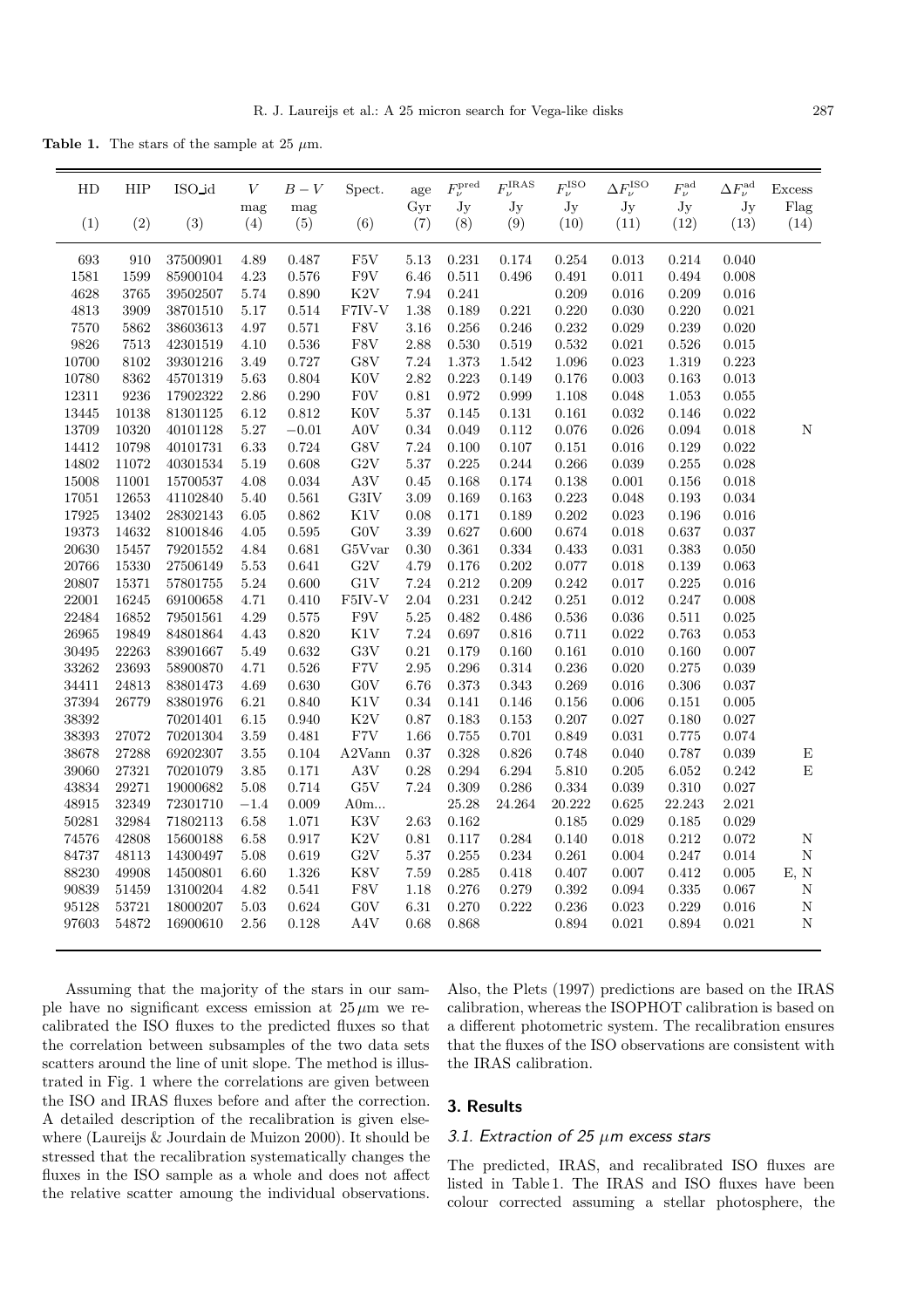**Table 1.** continued.

| HD     | <b>HIP</b> | ISO id   | V          | $B-V$       | Spect.                 | age        | $F_{\nu}^{\text{pred}}$ | $F_{\nu}^{\text{IRAS}}$ | $F_{\nu}^{\mathrm{ISO}}$ | $\Delta F_{\nu}^{\mathrm{ISO}}$ | $F_{\nu}^{\rm ad}$ | $\Delta F_{\nu}^{\rm ad}$ | <b>Excess</b> |
|--------|------------|----------|------------|-------------|------------------------|------------|-------------------------|-------------------------|--------------------------|---------------------------------|--------------------|---------------------------|---------------|
| (1)    | (2)        | (3)      | mag<br>(4) | mag<br>(5)  | (6)                    | Gyr<br>(7) | Jy<br>(8)               | Jy<br>(9)               | Jy<br>(10)               | Jy<br>(11)                      | Jy<br>(12)         | Jy<br>(13)                | Flag<br>(14)  |
| 101501 | 56997      | 17200316 | 5.31       | 0.723       | G8Vvar                 | 1.55       | 0.255                   |                         | 0.308                    | 0.027                           | 0.308              | 0.027                     | ${\rm N}$     |
| 102365 | 57443      | 25400519 | 4.89       | 0.664       | G3/G5V                 | 7.24       | $\,0.333\,$             | 0.351                   | 0.374                    | $0.016\,$                       | 0.362              | $0.011\,$                 | $\mathbf N$   |
| 102647 | 57632      | 18401422 | 2.14       | 0.090       | A3Vvar                 | 0.24       | 1.160                   | 1.659                   | 1.467                    | 0.055                           | 1.563              | 0.096                     | ${\bf E}$     |
| 106591 | 59774      | 14301528 | 3.32       | 0.077       | A3Vvar                 | 0.48       | 0.378                   | 0.386                   | 0.422                    | $0.016\,$                       | 0.404              | 0.018                     |               |
| 110833 | 62145      | 60000525 | 7.01       | 0.936       | $\rm K3V$              | 12.60      | 0.082                   |                         | 0.090                    | $\,0.022\,$                     | 0.090              | 0.022                     |               |
| 112758 | 63366      | 40100128 | 7.54       | 0.769       | $\rm K0V$              | 5.89       | 0.036                   |                         | 0.075                    | $\,0.036\,$                     | 0.075              | 0.036                     | ${\rm N}$     |
| 114710 | 64394      | 21501031 | 4.23       | $\,0.572\,$ | ${\rm GOV}$            | 3.63       | 0.507                   | 0.461                   | 0.436                    | $\,0.041\,$                     | 0.449              | 0.029                     |               |
| 114762 | 64426      | 39000531 | 7.30       | 0.525       | ${\rm F9V}$            | 11.22      | 0.027                   |                         | 0.030                    | $\,0.021\,$                     | 0.030              | 0.021                     | $\mathbf N$   |
| 115383 | 64792      | 24101534 | 5.19       | $\,0.585\,$ | G0Vs                   | 3.80       | 0.215                   | 0.191                   | 0.208                    | $\,0.021\,$                     | 0.199              | $\,0.015\,$               | ${\bf N}$     |
| 117176 | 65721      | 39600734 | 4.97       | $0.714\,$   | ${\rm G5V}$            | 7.59       | 0.342                   | 0.384                   | $\,0.315\,$              | $0.006\,$                       | 0.349              | 0.034                     | ${\rm N}$     |
| 120136 | 67275      | 39400137 | 4.50       | $0.508\,$   | F7V                    | 1.38       | 0.346                   | 0.346                   | 0.322                    | 0.007                           | 0.334              | 0.012                     | $\mathbf N$   |
| 126660 | 70497      | 19501343 | 4.04       | 0.497       | ${\rm F7V}$            | $2.95\,$   | 0.516                   | $0.517\,$               | 0.558                    | 0.039                           | 0.537              | $0.027\,$                 |               |
| 128167 | 71284      | 26900346 | 4.47       | $\,0.364\,$ | F3Vwvar                | 1.70       | 0.261                   | 0.295                   | 0.314                    | 0.043                           | 0.305              | 0.030                     |               |
| 134083 | 73996      | 08901049 | 4.93       | 0.429       | F <sub>5</sub> V       | 1.82       | 0.197                   | 0.176                   | 0.217                    | 0.009                           | 0.197              | 0.020                     |               |
| 139664 | 76829      | 09000155 | 4.64       | $\rm 0.413$ | ${\rm F5IV\text{-}V}$  | 1.12       | 0.248                   | 0.493                   | 0.253                    | $\,0.032\,$                     | 0.373              | 0.120                     |               |
| 142373 | 77760      | 28100658 | 4.60       | 0.563       | F9V                    | 8.51       | 0.354                   | 0.408                   | 0.388                    | 0.035                           | 0.398              | $\,0.025\,$               |               |
| 142860 | 78072      | 08901261 | 3.85       | 0.478       | ${\rm F6V}$            | 3.24       | 0.591                   | 0.630                   | 0.763                    | $\,0.031\,$                     | 0.697              | 0.067                     |               |
| 149661 | 81300      | 80700364 | 5.77       | 0.827       | $\rm K2V$              | 2.09       | 0.206                   | 0.224                   | 0.173                    | 0.014                           | 0.198              | 0.026                     |               |
| 154088 | 83541      | 45801567 | 6.59       | $\,0.814\,$ | K1V                    | 7.24       | 0.094                   |                         | 0.089                    | 0.009                           | 0.089              | 0.009                     |               |
| 156026 | 84478      | 09401670 | 6.33       | 1.144       | $\rm K5V$              | 0.63       | 0.239                   |                         | 0.266                    | 0.017                           | 0.266              | 0.017                     |               |
| 157214 | 84862      | 09101273 | 5.38       | 0.619       | ${\rm GOV}$            | 7.24       | $\rm 0.193$             | 0.196                   | 0.182                    | 0.023                           | 0.189              | 0.016                     |               |
| 157881 | 85295      | 09202576 | 7.54       | 1.359       | $\rm K7V$              | $5.25\,$   | 0.130                   | $0.112\,$               | 0.185                    | $\,0.022\,$                     | 0.148              | $\,0.036\,$               |               |
| 160691 | 86796      | 45800282 | 5.12       | $\,0.694\,$ | ${\rm G5V}$            | 6.17       | 0.286                   | 0.321                   | 0.244                    | $\,0.036\,$                     | 0.282              | 0.038                     |               |
| 166620 | 88972      | 36901485 | 6.38       | 0.876       | K2V                    | 7.24       | 0.130                   | 0.133                   | 0.136                    | $0.011\,$                       | 0.135              | 0.007                     |               |
| 172167 | 91262      | 08900788 | $\rm 0.03$ | $-0.00\,$   | $\operatorname{A0Var}$ | $0.35\,$   | 6.351                   | 8.079                   | 8.234                    | $0.305\,$                       | 8.156              | $\rm 0.215$               | E             |
| 173667 | 92043      | 10600291 | 4.19       | 0.483       | F6V                    | 2.40       | 0.436                   | 0.430                   | 0.445                    | 0.011                           | 0.437              | 0.008                     |               |
| 185144 | 96100      | 28801094 | 4.67       | 0.786       | $\rm K0V$              | 5.50       | 0.522                   | 0.553                   | 0.554                    | 0.017                           | 0.553              | $\,0.012\,$               |               |
| 185395 | 96441      | 54801897 | 4.49       | 0.395       | ${\rm F4V}$            | 1.29       | 0.274                   | 0.221                   | 0.236                    | 0.029                           | 0.229              | 0.021                     |               |
| 187642 | 97649      | 13001001 | 0.76       | 0.221       | $A7IV-V$               | 1.23       | 5.723                   | 5.757                   | 5.166                    | 0.179                           | 5.462              | 0.296                     |               |
| 191408 | 99461      | 34301404 | 5.32       | 0.868       | $\rm K2V$              | 7.24       | 0.339                   | 0.450                   | 0.474                    | 0.027                           | 0.462              | 0.019                     | ${\bf E}$     |
| 192310 | 99825      | 18300407 | 5.73       | 0.878       | K3V                    |            | 0.237                   | 0.289                   | 0.311                    | $\,0.025\,$                     | 0.300              | 0.018                     |               |
| 197692 | 102485     | 13501110 | 4.13       | 0.426       | ${\rm F5V}$            | 2.00       | 0.408                   | 0.367                   | 0.387                    | $\,0.034\,$                     | 0.377              | $\,0.024\,$               |               |
| 203280 | 105199     | 08900313 | 2.45       | 0.257       | $A7IV-V$               | 0.89       | 1.314                   | 1.220                   | 1.262                    | 0.029                           | 1.241              | 0.021                     |               |
| 203608 | 105858     | 10902816 | 4.21       | $\,0.494\,$ | ${\rm F6V}$            | 10.47      | 0.439                   | 0.459                   | 0.459                    | 0.017                           | 0.459              | 0.012                     |               |
| 207129 | 107649     | 13500819 | $5.57\,$   | $0.601\,$   | $\mbox{G2V}$           | $6.03\,$   | 0.156                   | $\,0.143\,$             | 0.269                    | $0.030\,$                       | 0.206              | 0.063                     |               |
| 209100 | 108870     | 18300322 | 4.69       | $1.056\,$   | $\rm K5V$              | 1.29       | 0.894                   | 0.980                   | $1.155\,$                | 0.048                           | 1.067              | 0.087                     |               |
| 215789 | 112623     | 14401525 | 3.49       | 0.083       | $\rm A3V$              | $0.54\,$   | 0.328                   | 0.354                   | 0.384                    | $\,0.032\,$                     | 0.369              | 0.023                     |               |
| 216956 | 113368     | 35300828 | 1.17       | 0.145       | $\rm A3V$              | 0.22       | 3.259                   | 3.419                   | 3.414                    | 0.057                           | 3.417              | 0.041                     | ${\bf E}$     |
| 217014 | 113357     | 37401640 | 5.45       | 0.666       | ${\rm G5V}$            | 5.13       | 0.200                   | 0.175                   | 0.179                    | 0.031                           | 0.177              | 0.022                     |               |
| 219134 | 114622     | 09102431 | $5.57\,$   | $1.000\,$   | K3Vvar                 |            | 0.353                   | 0.387                   | 0.349                    | 0.028                           | 0.368              | $0.020\,$                 |               |
| 222368 | 116771     | 37800834 | 4.13       | 0.507       | F7V                    | 3.80       | 0.485                   | 0.526                   | 0.524                    | 0.039                           | 0.525              | 0.028                     |               |
|        |            |          |            |             |                        |            |                         |                         |                          |                                 |                    |                           |               |

**Notes**: HD 106591 was observed twice, the ISO flux density is the weighted average; the second ISO id is 33700128. HD 110833 is not in the list of Lachaume et al. (1999), the age is estimated by us according to Lachaume et al. (1999)

colour correction factors are 1.40 and 1.28 for IRAS and ISO, respectively. The table includes the adopted flux  $F_{\nu}^{\rm ad}$ at  $25 \mu m$ , determined in the following way:

$$
F_{\nu}^{\rm ad} = (F_{\nu}^{\rm ISO} + F_{\nu}^{\rm IRAS})/2,
$$
\n(2)

$$
\Delta F_{\nu}^{\rm ad} = \max(\Delta F_{\nu}^{\rm ISO}/\sqrt{2},\,(F_{\nu}^{\rm ISO}-F_{\nu}^{\rm IRAS})/2).
$$

We make the conservative assumption that for most of the individual measurements the uncertainty in the IRAS flux is as large as that of ISO. We checked the validity of this assumption by analysing the distribution of residual fluxes  $F_{\nu} - F_{\nu}^{\text{pred}}$  for the IRAS and ISO measurements separately (cf. Fig. 3). We found that both distributions have similar FWHM, of about 80 mJy, which suggests similar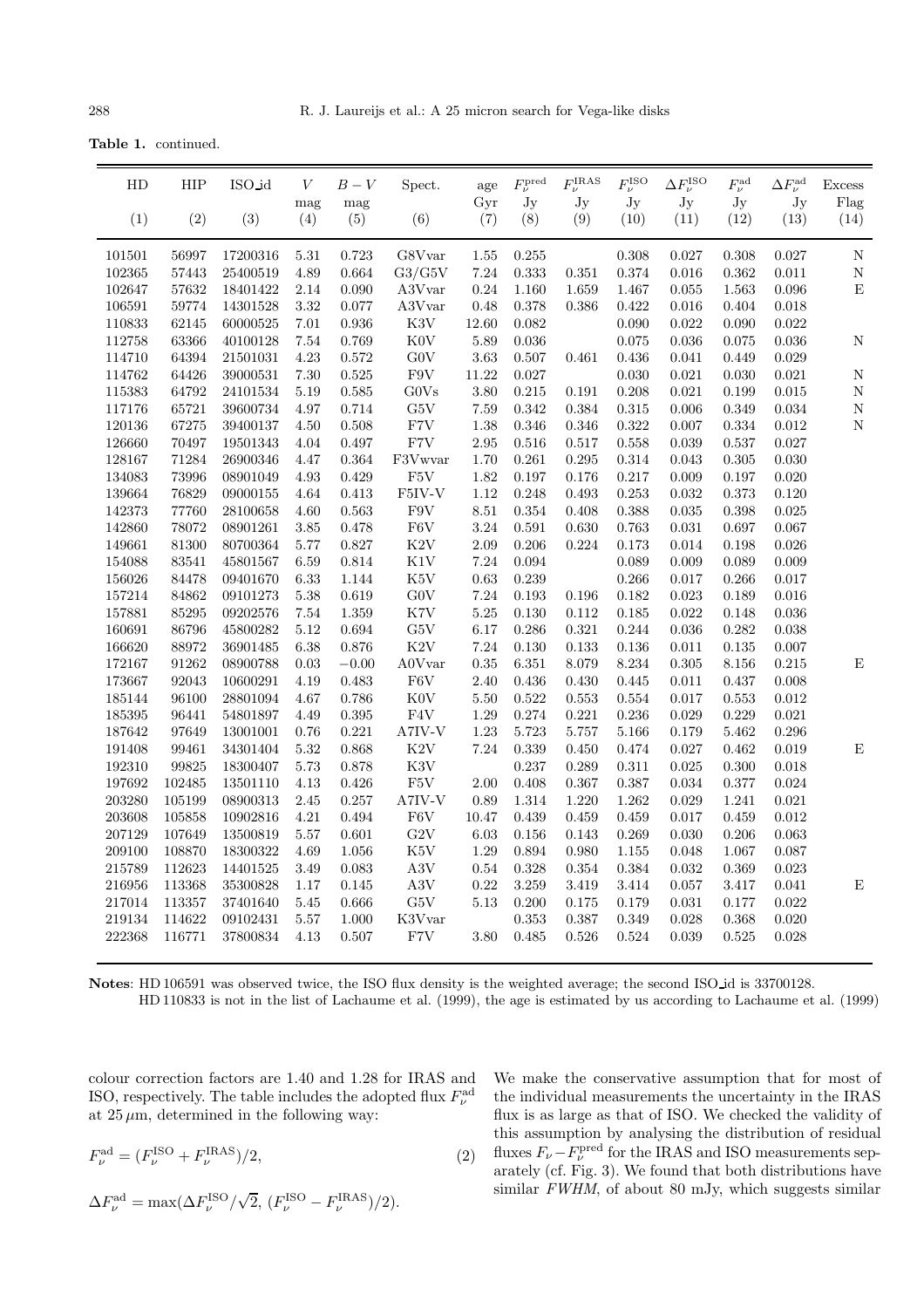

**Fig. 1.** Comparison between the photometric data of ISO and IRAS. **Left panel:** the correlation between ISO and IRAS. For the ISOPHOT data at 25  $\mu$ m we assumed a default detector responsivity and standard calibrations. **Right panel:** the same correlation after correction of the ISO fluxes to obtain an overall match with the predicted fluxes. The solid lines represent the lines of unit slope.



**Fig. 2.**  $V - [25]$  versus  $B - V$  colour for all stars in the sample. The solid line is the photospheric emission as predicted by Eq. (1). The dashed line is the relationship for K and M dwarfs with  $B - V > 0.8$  derived by Mathioudakis & Doyle (1993).

uncertainties for the IRAS and ISO data. In case no IRAS flux is available the ISO flux and uncertainty were adopted.

The visual-infrared colour-colour diagram for the stars in the sample is presented in Fig. 2. The predicted photospheric flux follows closely the distribution of points in the sample indicating that Eq. (1) is applicable. The good match also indicates that most of the 25  $\mu$ m flux densities are predominantly photospheric. The sample contains 5 stars with  $B - V > 1.0$  (Table 1), these stars are all K dwarfs and have  $V - [25]$  above the prediction. On the



**Fig. 3.** Distribution of deviations from the predicted fluxes. The dashed bins give the number of stars below and above the given flux limits. The solid line is a normal distribution based on  $\sigma = 35$  mJy, mean = 8 mJy.

other hand, the relation derived by Mathioudakis & Doyle (1993) for K and M dwarfs predicts values of  $V - [25]$  which are too high for the three stars with highest  $V - [25]$ .

To assess the photometric quality of the sample we present a histogram of the difference  $F_{\nu}^{\text{ad}} - F_{\nu}^{\text{pred}}$  in Fig. 3. The distribution is strongly peaked and suggests a normal distribution close to zero for the majority of stars in the sample.

The parameters of the normal distribution have been derived as follows. Initially, an intermediate mean and standard deviation was derived of the stars in the interval  $|F_{\nu}^{\text{ad}} - F_{\nu}^{\text{pred}}|$  < 100 mJy. Judging from the histogram we decided that the stars falling outside this interval must be outliers. Subsequently, all stars were rejected which are more than 2.6 standard deviations away from the mean (i.e.  $\leq 1\%$  probability of occurrence). This yields an interval of  $-81 \text{ mJy} < F_{\nu}^{\text{ad}} - F_{\nu}^{\text{pred}} < 97 \text{ mJy}$ . The mean of the remaining stars is 8 mJy with a dispersion of 35 mJy. The normal distribution has been included in Fig. 3. Application of a Kolmogorov-Smirnov test showed that the distribution in the given interval is normal with a significance level of 5%.

This analysis indicates that for the majority of the stars in the sample, the  $25 \mu m$  fluxes are consistent with the expected photospheric fluxes. The overall scatter between the observations and expectations is 35 mJy. Judging from the individual uncertainties of the 25  $\mu$ m fluxes, we conclude that most of the scatter must come from the infrared measurements and that the predicted fluxes which are only based on optical data are very accurate, within 8 mJy for the sample average. In addition, there is no indication that the distribution is nonnormal, suggesting that there is no statistical evidence for a surplus of positive excesses in the distribution for  $F_{\nu}^{\text{ad}} - F_{\nu}^{\text{pred}} < 97 \text{ mJy}.$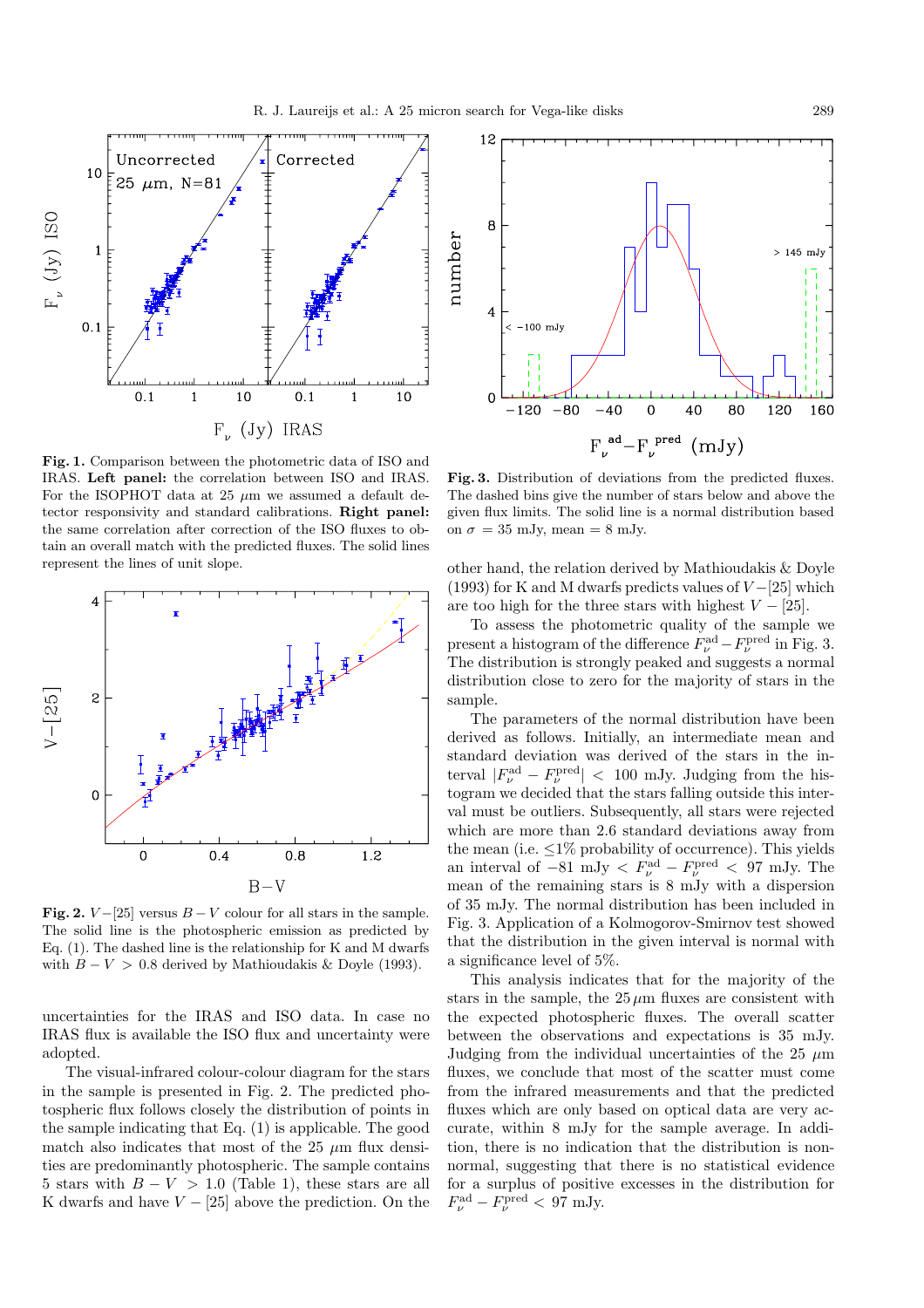**Fig. 4.** The properties of the stars more than  $3\sigma$  away from the peak of the distribution presented in Fig. 3. The error bars present  $\pm 3 \times \Delta F_{\nu}^{\text{ad}}$ . The star HD 39060 ( $\beta$  Pic) is not included due to its off-scale positive excess of a lot.

A total of 11 (=14%) targets fall outside the  $\pm 3\sigma$  interval, and 2 out of these 11 targets are below the expected flux. For these outlying stars we have plotted in Fig. 4 the ratio  $F_{\nu}^{\text{ad}}/F_{\nu}^{\text{pred}}$ . In order to indicate the significance of the deviation we have included  $\pm 3 \Delta F_{\nu}^{\text{ad}}$  error bars, highlighting the uncertainties in the individual measurements.

Figure 4 indicates that 7 stars (6 stars plus  $\beta$  Pic) with  $F_{\nu}^{\text{ad}}/F_{\nu}^{\text{pred}}$  > 0 have fluxes which are more than  $3\Delta F_{\nu}^{\text{ad}}$ above the predicted values. These stars have been flagged in Table 1.

### 3.2. Infrared excess from K dwarfs

Two of the 7 excess stars are classified as K dwarfs (Table 1). It is likely that Eq. (1) does not apply for these type of stars but rather the relation derived by Mathioudakis & Doyle (1993), see also Fig. 2. Indeed, for HD 88230 Mathioudakis & Doyle (1993) predict a photospheric flux of 513 mJy which is above  $F_{\nu}^{\rm ad} = 412$  mJy observed by us. For HD 191408 the value for  $B - V$  is low, in the regime where the difference between Eq. (1) and the relation by Mathioudakis & Doyle is small. The measured 25  $\mu$ m flux of 462 mJy for HD 191408 is still more than  $3\Delta F_{\nu}^{\text{ad}}$  above the flux of 383 mJy expected for K dwarfs. In conclusion, we reject the detection of an excess in HD 88230.

#### 3.3. List of excess stars in the sample

We have listed resulting the excess stars in Table 2. The excess emission at  $25 \mu m$  depends on the shape of the spectral energy distribution and the response of the filterband. We only determined the in-band excess emission for the ISO observations.

**Table 2.** Stars showing significant deviations from the predicted photospheric flux at 25  $\mu$ m. The dust temperatures  $T_d$ are derived from the 25/60 flux ratio (Sect. 4.1).

| HD                                            | name                                                      | $F_{\nu}^{\rm star}$<br>Jy           | Excess<br>Jy                                                                            | $T_A$<br>K                                             |
|-----------------------------------------------|-----------------------------------------------------------|--------------------------------------|-----------------------------------------------------------------------------------------|--------------------------------------------------------|
| 38678<br>39060<br>102647<br>172167<br>191408* | $\zeta$ Lep<br>$\beta$ Pic<br>$\beta$ Leo<br>$\alpha$ Lyr | 0.33<br>0.29<br>1.16<br>6.35<br>0.34 | $0.54 \pm 0.05$<br>$7.06 \pm 0.26$<br>$0.39 + 0.07$<br>$2.41 + 0.39$<br>$0.17 \pm 0.03$ | $122 + 6$<br>$82 + 1$<br>$83 + 5$<br>$81 + 4$<br>$(-)$ |
| 216956                                        | $\alpha$ PsA                                              | 3.26                                 | $0.20 \pm 0.07$                                                                         | $49 \pm 1$                                             |

<sup>∗</sup> Not a Vega-like excess star, see Sect. 4.1

If the excess emission is not point-like but comes from a region which is a significant fraction of the beam profile, then the averaging of the two flux measurements is not valid. In all positive excess cases except for HD 191408, the IRAS excess at  $25 \mu m$  is larger than the ISO excess. This might indicate that the excess emission is extended and has partly been resolved by ISO (cf. Fig. 5).

# **4. Analysis**

#### 4.1. Spectral energy distributions

Using IRAS and published ISO observations obtained at other wavelengths we have determined the far-infrared spectral energy distributions of the excess stars. The spectral energy distributions after subtraction of the photospheric emission component have been plotted in Fig. 5. When the observed emission in the IRAS 12  $\mu$ m band is within 5% of the estimated photospheric emission, an upper limit of 5% photospheric emission is presented.

The 12/25 flux ratio for HD 191408 yields a colour temperature of about 600 K assuming a  $\lambda^{-1}$  dust emissivity. In combination with the ISO upper limit at 60  $\mu$ m we consider it more likely that the excess emission is due to coronal free-free emission. Also  $F_{\nu} \propto \lambda^{-1.7}$  at 12–25  $\mu$ m, a typical power law for free-free emission  $(F_{\nu} \propto \lambda^{-2} - \lambda^{0}).$ We therefore exclude this star in the subsequent analysis.

Of the five remaining stars we have derived the 25/60 colour temperatures to analyse the temperature of the dust causing the 25  $\mu$ m excess emission. Assuming a  $\lambda^{-1}$ dust emissivity, we find temperatures between 49 and 122 K. The inferred temperatures are included in Table 2. HD 38678 has the highest temperature (122 K) and is the only star for which the  $25 \mu m$  excess flux density is higher than that at  $60 \mu m$ .

#### 4.2. Properties of the  $25 \mu m$  excess stars

The fraction of Vega-like stars in our sample with a significant excess at 25  $\mu$ m is 5 out of 81 or 6%. Did we overlook genuine  $25 \mu m$  excess stars? There are two stars

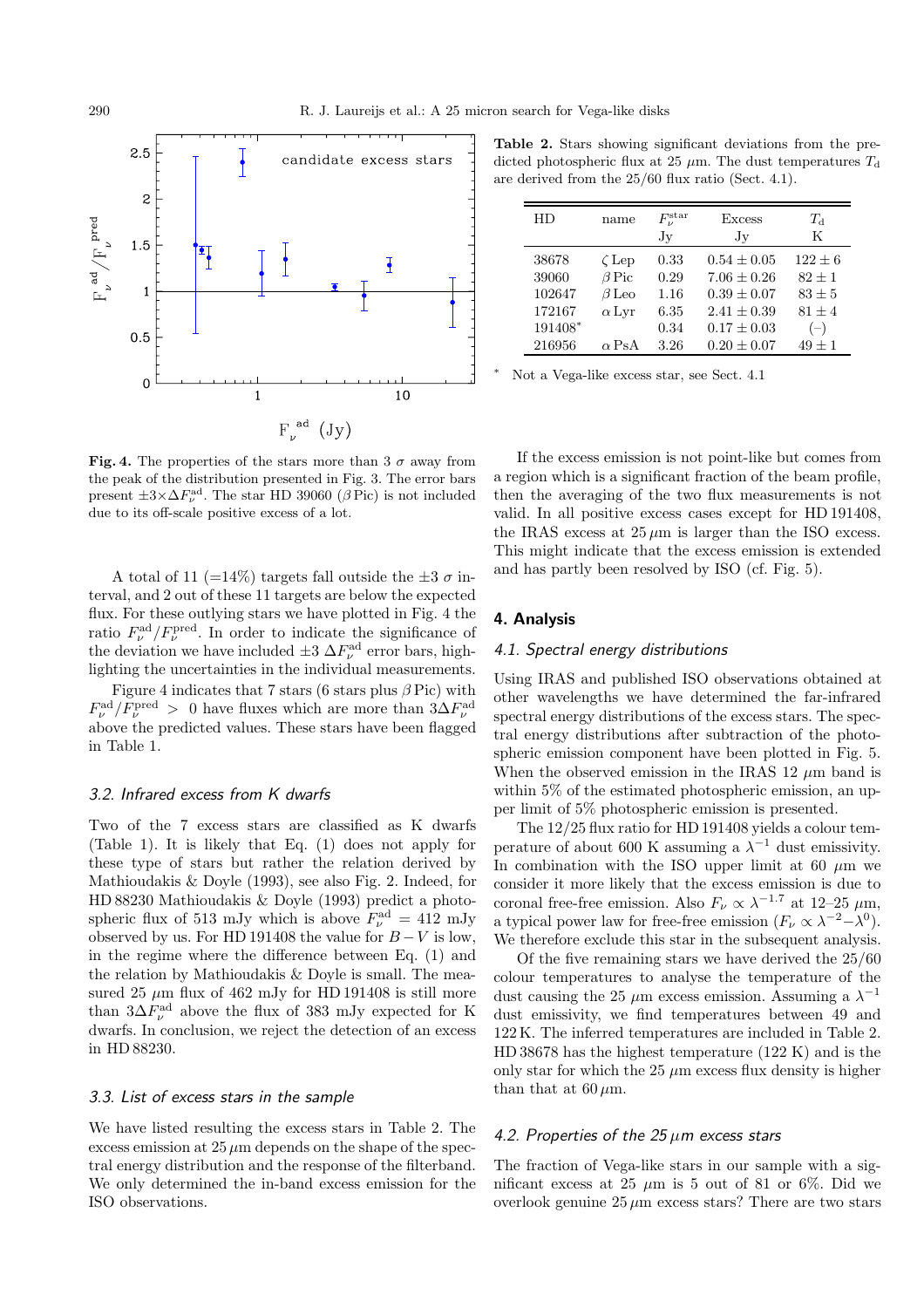

**Fig. 5.** The far-infrared spectral energy distributions of the  $25 \mu m$  excess stars (cf. Table 2) after subtraction of the photospheric emission; open squares: the excess emission derived from IRAS data, filled squares: ISO data. The ISO data at 60 and 170  $\mu$ m were taken from Paper I, for  $\beta$  Leo we added 60 and 90  $\mu$ m data from the ISO archive. The solid lines are  $\lambda^{-1}$ modified blackbody curves fitted to the 25/60 colour of the ISO excess emission. Except for the upper limits and HD 191408, all data points were colour corrected according to the corresponding modified blackbody.

for which IRAS shows a significant excess which cannot be confirmed by ISO. The IRAS measurement of  $q \text{Lup}$ (HD 139664) at  $25 \mu m$  (493 mJy) would indicate a strong excess above the photosphere. We find, however, an ISO flux  $(253 \pm 32 \text{ mJy})$  which is close to the predicted photospheric flux. This star shows one of the largest discrepancies between ISO and IRAS. HD74576 (see Table 1) is the other star where IRAS would indicate an excess higher than 120 mJy but is rejected because of an inconsistent ISO measurement. Based on these two cases we conclude that from our 25  $\mu$ m sample, the uncertainty in the number of excess stars is at most two, giving a most probable fraction of Vega-like stars with  $25 \mu m$  excess of 6% and a maximum possible fraction of 9%. This is smaller than the fraction found at  $60 \mu m$  (18%) in Paper I.

# 4.3. Properties of the Vega-like disks

The non-detection of significant 25  $\mu$ m excess emission for all other stars in the sample shows that the Vega-like disks are generally cool: the largest fraction of the dust in the disk must be colder than 120 K. The median 25  $\mu$ m flux in our sample is  $F_{\nu}^{\text{median}} = 310 \text{ mJy } ([25] = 3.3 \text{ mag}).$ To be detectable in our sample the typical contrast  $C_{25}$ between emission from a presumed disk and the stellar photosphere must be greater than  $C_{25} > 3\sigma/F_{\nu}^{\text{median}}$ , i.e.  $C_{25} > 0.3$ . Assuming a disk temperature of 120 K, the minimum detectable dust mass of the disk is estimated to be  $M_{\rm d} = 2 \times 10^{-5}$   $M_{\oplus}$  for an A0 dwarf ( $T_{\rm eff} = 9600$  K) and  $2 \times 10^{-6}$   $M_{\oplus}$  for a G0 dwarf ( $T_{\text{eff}} = 6000$  K). See Appendix A for a description of the calculation. These masses increase for lower dust temperatures. For comparison, the minimum detectable mass in the survey at  $60 \,\mu\mathrm{m}$  is  $M_{\rm d} > 1 \times 10^{-5} \, M_{\oplus}$  (Paper I). Our Vega-like candidates are all included in the list of Paper I. Since all Vega candidates in Paper I have inferred masses larger than  $1 \times 10^{-5}$  M<sub>⊕</sub> we conclude that we have detected essentially the warmest disks at  $25 \mu m$ .

Three stars in our sample ( $\beta$  Leo,  $\alpha$  Lyr, and  $\beta$  Pic) show significantly more far-infrared emission at  $\lambda > 60 \ \mu m$ than the modified black body energy distributions would predict, see Fig. 5. This could be an indication of the presence of colder dust material in the disk, presumably at larger radii from the stars.

The minimum detectable mass of  $2 \times 10^{-6}$  M<sub>⊕</sub> for a G0 dwarf assumes an arbitrarily chosen fixed distance between the disk and the star. The detection of only A stars suggests that only stars of this stellar type are sufficiently bright to heat the dust at a minimum distance of the star. For example, a 1  $\mu$ m size silicate particle must be at ∼35 AU from an A0 star to be at a temperature of 120 K. At this distance, the temperature of a similar dust particle around a G0 star would be ∼86 K, yielding a minimum mass of  $M_d = 2 \times 10^{-5}$   $M_{\oplus}$ . It is therefore more likely that the minimum detectable mass in our sample is  $M_{\rm d}=2\times10^{-5}~M_{\oplus}.$ 

# **5. Discussion**

The low fraction of 6% of main-sequence dwarfs exhibiting Vega-like excess emission at  $25 \mu m$  gives force to the result by Aumann & Probst (1991) who carried out a similar survey at  $12 \mu m$ . They found only 2 statistically significant excess candidates out of 548 nearby stars. These two stars  $(\beta$  Pic and  $\zeta$  Lep) are also found in our sample of excess candidates. Apparently, warm debris disks are rare.

A similar study by Fajardo-Acosta et al. (2000), where 2MASS data were combined with IRAS data for a sample of 296 main-sequence stars, yielded 8 systems which have a significant excess at  $12 \mu m$ . None of their 8 stars is in our initial sample. This low fraction  $( $3\%$ ) is not inconsistent$ with our result at  $25 \mu m$ . Only one of these  $12 \mu m$  excess stars is detected at longer wavelengths, and the spectral energy distributions of the 8 stars indicate dust temperatures in excess of 200 K. The temperatures suggest that the systems detected by Fajardo-Acosta et al. (2000) are distinct from the systems we have detected at  $25 \mu m$  which all have been detected at  $60 \mu m$  (see Fig. 5).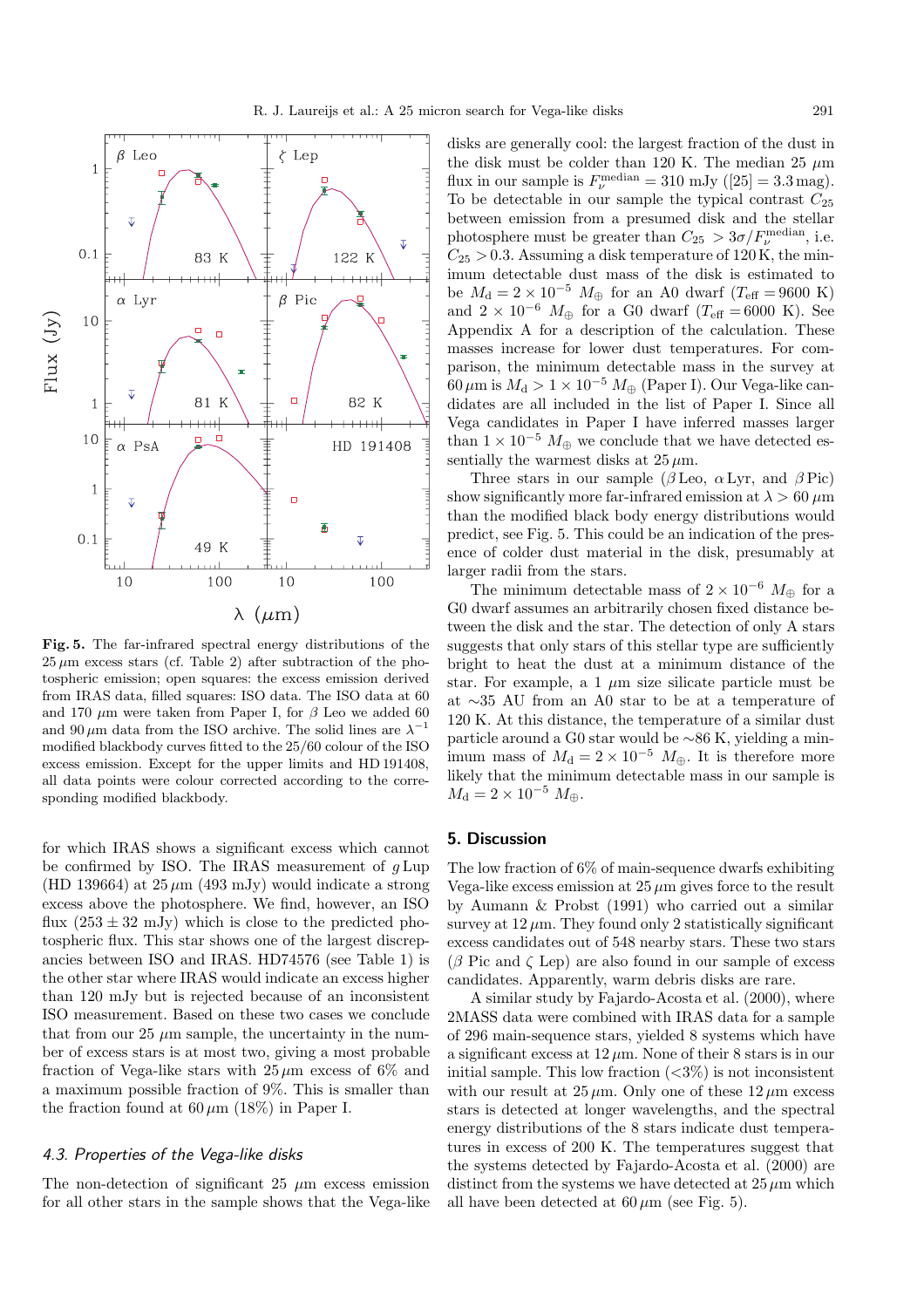From a survey of 38 main-sequence stars using IRAS and ISOPHOT data Fajardo-Acosta et al. (1999) found no star with a significant excess at  $12 \mu m$ , and a fraction of ∼14% excess stars at 20  $\mu$ m. It is difficult to interpret this fraction since the ISOPHOT data used in their study were inconclusive, and the  $20 \mu m$  detections needed confirmation. In any case, the absence of  $12 \mu m$  detections indicates that these disks are not warmer than 200 K.

The temperatures and the inferred upper limits for the dust emission at  $25 \mu m$  put strong requirements to possible ground based photometric surveys of debris disks at  $20 \,\mu \text{m}$ . In order to be able to detect disks below our detection limit of  $2 \times 10^{-5}$   $M_{\oplus}$ , the contrast between disk emission and photospheric emission is <0.3 (equivalent to larger than 1.3 mag). On the other hand, the accuracy of predicting the infrared photospheric flux is generally not better than 5% which limits the maximum contrast to 3.3 mag. Significant improvement can only be made by imaging the disk.

All five Vega-like candidates in our sample are young, less than 400 Myr (cf. Table 1) with spectral type A0–A3, confirming the finding by Habing et al. (1999) that debris disks are mostly found around stars that just entered the main-sequence. In fact, of the 8 stars in our sample younger than 400 Myr, 5 have a detectable dust disk at  $25 \mu m$ , whereas none of the older stars show a significant excess.

The lower limits on the mass have been derived assuming that the size of the disk particles is much smaller than the wavelength. At  $25 \mu m$  this corresponds to  $a \leq 3 \mu m$ , where  $a$  is the radius of a grain. Larger grain sizes yield relatively lower absorption cross sections which increase our minimum mass estimate. Detailed modelling by Krügel & Siebenmorgen (1994) and Dent et al. (2000) which includes the (observed) spatial distribution in the disk, suggests much larger grain sizes of the order of a few tens of  $\mu$ m. Such sizes could increase our lower limit of the disk mass by one order of magnitude or more.

The dust model calculations by Li & Greenberg (1998) for  $\beta$  Pic assuming that the particles are made out of cometary material show that for a given temperature, the grains can span a whole range of distances from the star depending on the composition and mass. For  $T<sub>d</sub> = 120$  K they find  $D = 20$  AU for the biggest porous silicate aggregates (of  $10^{-4}$  g) to  $D = 200$  AU for the smallest ones  $($ of 10<sup>-14</sup> g).

#### **6. Conclusions**

A 25  $\mu$ m survey of 81 late type main-sequence dwarfs using ISO and IRAS data showed that 5 (or 6%) of all stars in the sample exhibit significant infrared excess which can be attributed to a Vega-like dust disk. The low fraction and the fact that the disks have already been identified at  $60 \mu m$  indicates that the bulk emission from Vega-like disks is from cool dust  $(T<sub>d</sub> < 120 \text{ K})$ .

From the detection limit of Vega-like disks we estimate a lower mass limit of  $M_{\rm dust} = 2 \times 10^{-5}$   $M_{\oplus}$  for the disks not detected by us. The survey confirms that there seems to be an absence of detectable amounts of dust at close distances  $D \leq 20$  AU from the stars.

Acknowledgements. The ISOPHOT data presented in this paper were reduced using PIA, which is a joint development by the ESA Astrophysics Division and the ISOPHOT Consortium. We thank the referee, Dr. R. Liseau, for helpful comments leading to improvement of the manuscript.

# **Appendix A: Derivation of mass upper limit of debris disk**

Following the treatment of Paper I, we define  $C_{\nu}$ , the contrast between the dust emission and the photospheric emission in the infrared:

$$
C_{\nu} = \frac{F_{\nu, \text{dust}}}{F_{\nu, \text{star}}} = \frac{L_{\nu, \text{dust}}}{L_{\nu, \text{star}}}.
$$
\n(A.1)

Assuming a single sized spherical particle, the dust emission is given by:

$$
L_{\nu, \text{dust}} = 4\pi^2 a^2 Q_{\nu} B_{\nu}(T_{\text{d}}) N, \tag{A.2}
$$

where a is the radius,  $T_{d}$  the temperature, and  $Q_{\nu}$  the absorption coefficient of a dust particle. N is the total number of such particles in the disk. The mass of the disk is readily computed from  $M_{\text{dust}} = \frac{4}{3}\pi a^3 N \rho_{\text{dust}}$  where  $\rho_{\text{dust}}$ is the specific mass of the grain material. For dust particles smaller than the wavelength  $(a < 0.1\lambda)$  one can write (e.g. Draine & Lee 1984):

$$
Q = \frac{a q_0}{\lambda^2}.\tag{A.3}
$$

Approximating  $L_{\rm star} \approx A T_{\rm eff}^{8.2}$  for main-sequence dwarfs, and assuming that the Rayleigh approximation is valid in the infrared, we obtain for the star:

$$
L_{\nu, \text{star}} = A \frac{2\pi k}{\sigma_{\text{SBC}}^2} \nu^2 T_{\text{eff}}^{5.2}, \tag{A.4}
$$

where  $\sigma_{\rm SB}$  is the Stefan-Bolzmann constant. The constant A can be derived from the temperature and luminosity of known stars like the Sun or Vega, we adopt  $A = 1.33 \times 10^{-31}$   $L_{\odot}$ K<sup>-8.2</sup>. Combining the above equations:

$$
M_{\rm dust} = A \frac{2k}{3\sigma} \frac{\rho_{\rm dust} T_{\rm eff}^{5.2}}{q_{\rm o} B_{\nu}(T_{\rm d})} C_{\nu}.
$$
\n(A.5)

To estimate  $M_{\text{dust}}$  we assume astronomical silicate (Draine & Lee 1984) with  $q_0 = 1.3 \times 10^{-4}$  m and  $\rho_{\text{dust}} = 3.3 \text{ g cm}^{-3}$ . Note that this relationship is independent of the grain size  $a$  as long as  $a$  is significantly smaller than the infrared wavelength.